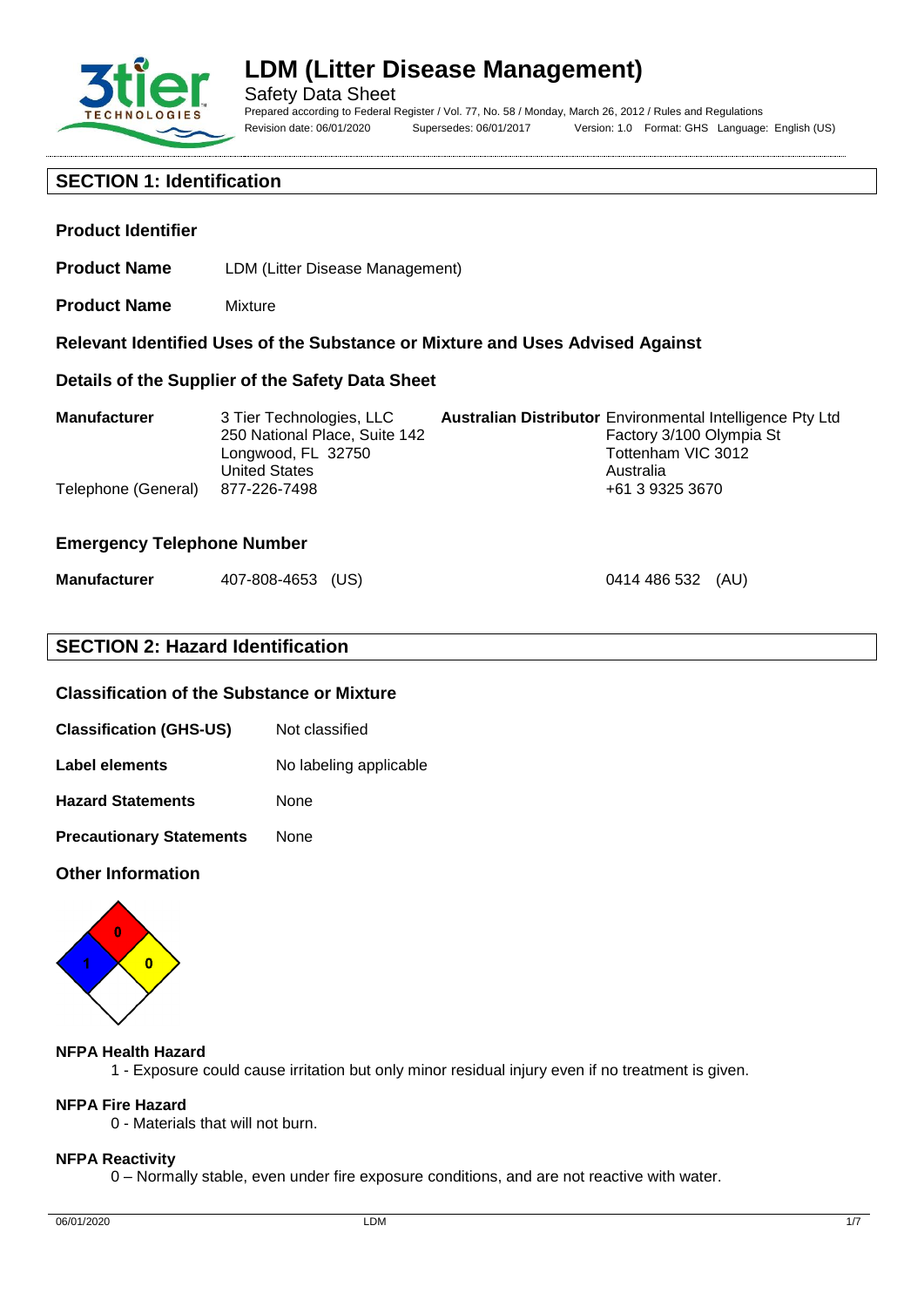Safety Data Sheet

Prepared according to Federal Register / Vol. 77, No. 58 / Monday, March 26, 2012 / Rules and Regulations

#### **SECTION 3: Composition/Information on Ingredients**

**Substances** Material does not meet the criteria of a substance.

#### **Mixtures**

LDM (Litter Disease Management) is a blended composition "not considered hazardous" under the OSHA Hazard Communication Standard CFR Title 29 1910.1200. All ingredients appear on the EPA TSCA Inventory. All Bacillus Bacteria contained in this product are DSL Listed and Compliant.

| <b>Components</b>        | <b>CAS Number</b> | %  | <b>Hazardous</b> |
|--------------------------|-------------------|----|------------------|
| Organic Biopolymer       | 1415-93-6         | 70 | No               |
| <b>RO</b> Water          | 7732-18-5         | 15 | No               |
| Amino Acids              | Various           | 10 | No               |
| <b>Bacillus Bacteria</b> | ATCC 18250-7      |    | No               |

*Ingredients of <1% have been added to a non-hazardous liquid organic substrate. Active components >5% are identified above.*

*See Section 11 for Toxicology Information*

#### **SECTION 4: First aid measures**

#### **Description of First Aid Measures**

**Inhalation** Remove to fresh air and keep at rest in a comfortable position for breathing.

- **Skin (or clothing)** Remove affected clothing and wash all exposed skin with water for at least 15 minutes. If irritation develops or persists, get medical attention.
- **Eye** Immediately flush with plenty of water for at least 15 minutes. Remove contact lenses if present and easy to do so. If pain, blinking, or irritation develops or persists, get medical attention. Continue rinsing.
- **Ingestion** Rinse mouth thoroughly. Do not induce vomiting without advice from poison control center or medical professional. Get medical attention if you feel unwell.

#### **Most Important Symptoms and Effects, both Acute and Delayed**

Refer to Section 11: Toxicological Information.

#### **Indication of Any Medical Attention and Special Treatment Needed**

#### **Notes to Physician**

All treatments should be based on observed signs and symptoms of distress in patient. Consideration should be given to the possibility that overexposure to materials other than this product may have occurred.

### **SECTION 5: Fire-Fighting Measures**

#### **Extinguishing Media**

#### **Suitable Extinguishing Media** Carbon dioxide. Dry powder. Foam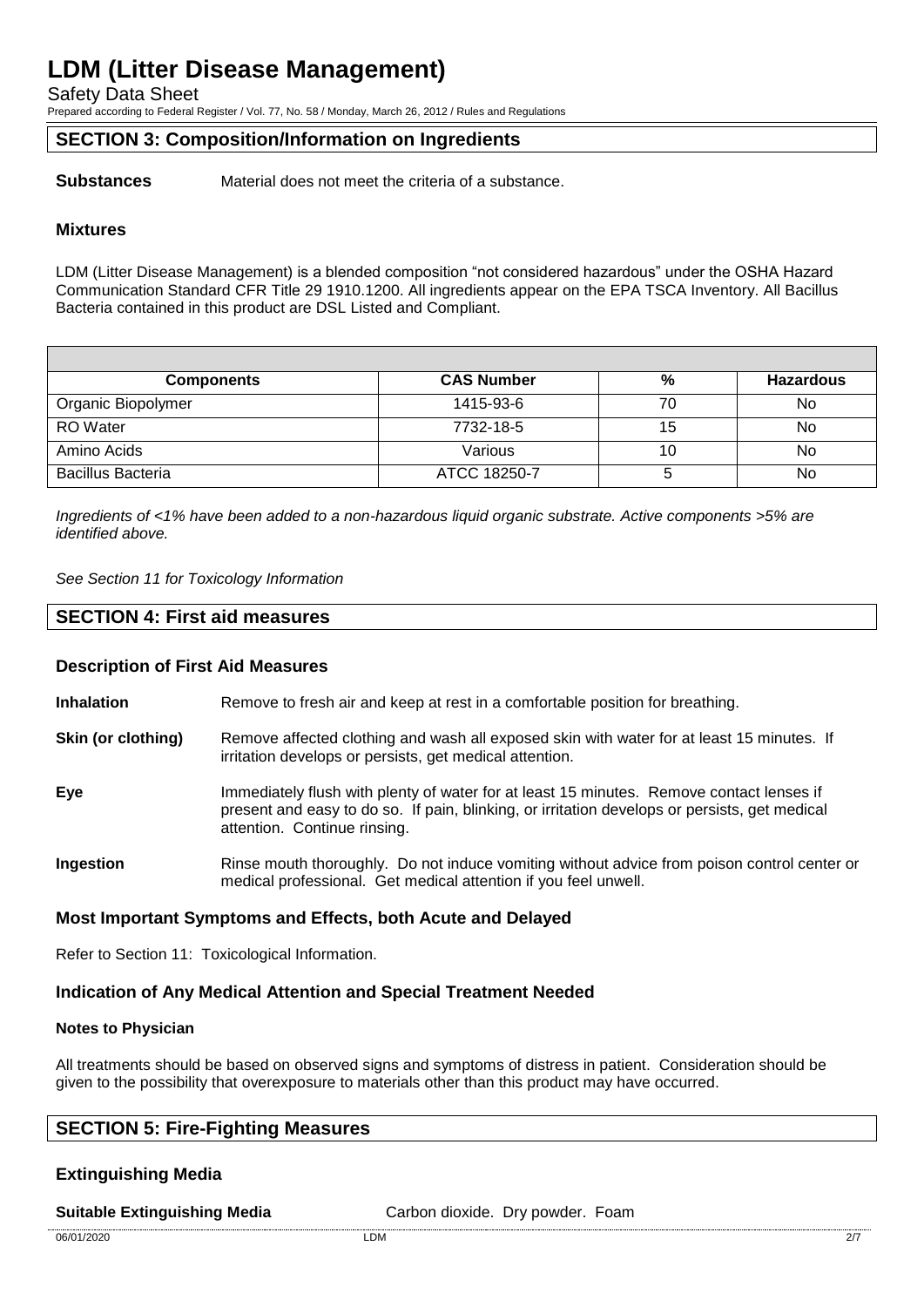Safety Data Sheet

Prepared according to Federal Register / Vol. 77, No. 58 / Monday, March 26, 2012 / Rules and Regulations

| <b>Unsuitable Extinguishing Media</b>                 | Not applicable.                                                                                                                                                              |
|-------------------------------------------------------|------------------------------------------------------------------------------------------------------------------------------------------------------------------------------|
| Special Hazards Arising From the Substance or Mixture |                                                                                                                                                                              |
| Unusual Fire and Explosion Hazards                    | Not applicable.                                                                                                                                                              |
| <b>Hazardous Combustion Products</b>                  | Not applicable.                                                                                                                                                              |
| <b>Advice for Firefighters</b>                        | No special firefighting equipment is needed; however, self-contained<br>breathing apparatus and protective clothing should be worn in fighting<br>fires involving chemicals. |

# **SECTION 6: Accidental Release Measures**

#### **Personal Precautions, Protective Equipment and Emergency Procedures**

**Personal Precautions** Store in a safe place. Wear approved goggles when handling this product. Wash material off skin with plenty of soap and water. Wash clothing and footwear before reuse. Always wash hands thoroughly after use.

**Emergency Procedures** Not applicable.

#### **Environmental Precautions**

#### **Methods and Material for Containment and Cleaning Up**

**Containment/Clean-Up Measures** Soak up spills with inert solids, such as clay or diatomaceous earth as soon as possible. Place in a suitable container for disposal in a safe manner in accordance with local/national regulations.

# **SECTION 7: Handling and Storage**

# **Precautions for Safe Handling Handling Handling Handling Example 10** Do not handle until all safety precautions have been read and understood. Avoid contact with skin, eyes and clothing. Wash hands and other exposed areas with mild soap and water before eating, drinking or smoking and when leaving work.

# **Conditions for Safe Storage, Including Any Incompatibilities**

**Storage** Keep out of reach of children. Store in a dry, well-ventilated area. Keep container closed when not in use.

**Incompatible Materials or Ignition Sources** Caustics, oxidizers, reducers.

### **SECTION 8: Exposure Controls/Personal Protection**

#### **Control Parameters**

**Exposure Controls**

**Engineering Measures/Controls** None specified.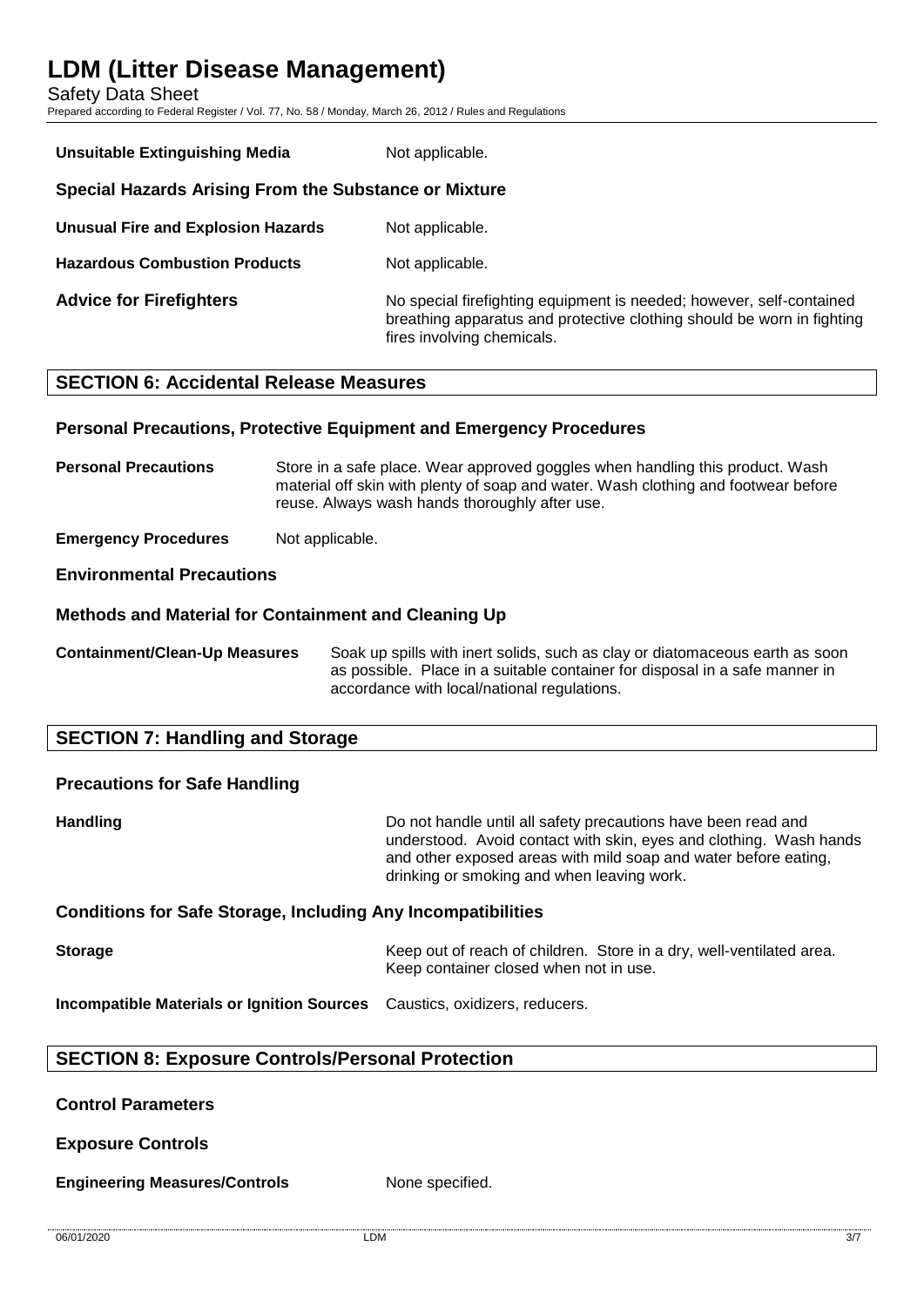Safety Data Sheet

Prepared according to Federal Register / Vol. 77, No. 58 / Monday, March 26, 2012 / Rules and Regulations

#### **Personal Protective Equipment**

| ጠከ<br>L |  |
|---------|--|
|         |  |
|         |  |

| <b>Pictograms</b>                                |                                                                                      |
|--------------------------------------------------|--------------------------------------------------------------------------------------|
| <b>Respiratory</b>                               | MSHA-NIOSH approved. No special precautions required.                                |
| Eye/Face                                         | Protective eye goggles are recommended.                                              |
| <b>Hands</b>                                     | Wear rubber gloves for prolonged exposure; rinse completely from skin after contact. |
| <b>Skin/Body</b>                                 | No special precautions required; rinse completely from skin after contact.           |
| <b>General Industrial Hygiene Considerations</b> | None specifed.                                                                       |
| <b>Environmental Exposure Controls</b>           | None specified.                                                                      |

# **SECTION 9: Physical and Chemical Properties**

| <b>Material Description</b>                                            |                                     |                                          |                                     |
|------------------------------------------------------------------------|-------------------------------------|------------------------------------------|-------------------------------------|
| <b>Physical Form</b>                                                   | Liquid                              | <b>Appearance - Description</b>          | Brown / Black Liquid                |
| Color                                                                  | Brown / Black                       | Odor                                     | Natural / Earthy                    |
| <b>Taste</b>                                                           | Data Lacking                        | <b>Particulate Type</b>                  | Not relevant                        |
| <b>Particulate Size</b>                                                | Not relevant                        | <b>Aerosol Type</b>                      | Not relevant                        |
| <b>Odor Threshold</b>                                                  | Data Lacking                        | <b>Physical and Chemical Properties</b>  | Data Lacking                        |
| <b>General Properties</b>                                              |                                     |                                          |                                     |
| <b>Boiling Point</b>                                                   | >212°F (100°C)                      | <b>Melting Point</b>                     | Data Lacking                        |
| <b>Decomposition Temperature</b>                                       | Data Lacking                        | <b>Heat of Decomposition</b>             | Data Lacking                        |
| pH                                                                     | $7.5 - 9.5$                         | <b>Specific Gravity/Relative Density</b> | $1.02 - 1.04$                       |
| <b>Density</b>                                                         | Data Lacking                        | <b>Bulk Density</b>                      | Data Lacking                        |
| <b>Water Solubility</b>                                                | 99%                                 | <b>Solvent Solubility</b>                | Not relevant                        |
| <b>Viscosity</b>                                                       | <b>Equivalent to Water</b>          | <b>Explosive Properties</b>              | Classification criteria<br>not met. |
| <b>Oxidizing Properties</b>                                            | Classification<br>criteria not met. |                                          |                                     |
| <b>Volatility</b>                                                      |                                     |                                          |                                     |
| <b>Vapor Pressure</b>                                                  | <b>Equivalent to Water</b>          | <b>Vapor Density</b>                     | <b>Equivalent to Water</b>          |
| <b>Evaporation Rate</b>                                                | Not Determined                      | VOC (Wt.)                                | Negligible                          |
| VOC (Vol.)                                                             | Data Lacking                        | <b>Volatiles (Wt.)</b>                   | Data Lacking                        |
| <b>Volatiles (Vol.)</b>                                                | Data Lacking                        |                                          |                                     |
| <b>Flammability</b>                                                    |                                     |                                          |                                     |
| <b>Flash Point</b>                                                     | Not relevant                        | <b>UEL</b>                               | Not relevant                        |
| LEL                                                                    | Not relevant                        | <b>Autoignition</b>                      | Not relevant                        |
| <b>Self-Accelerating</b><br><b>Decomposition Temperature</b><br>(SADT) | Not relevant                        | <b>Heat of Combustion</b>                | Not relevant                        |
| <b>Burning Time</b>                                                    | Not relevant                        | <b>Flame Duration</b>                    | Not relevant                        |
| <b>Flame Height</b>                                                    | Not relevant                        | <b>Flame Extension</b>                   | Not relevant                        |
| <b>Ignition Distance</b>                                               | Not relevant                        | <b>Flammability (solid, gas)</b>         | Non-flammable                       |
| 06/01/2020                                                             | <b>LDM</b>                          |                                          | 4/7                                 |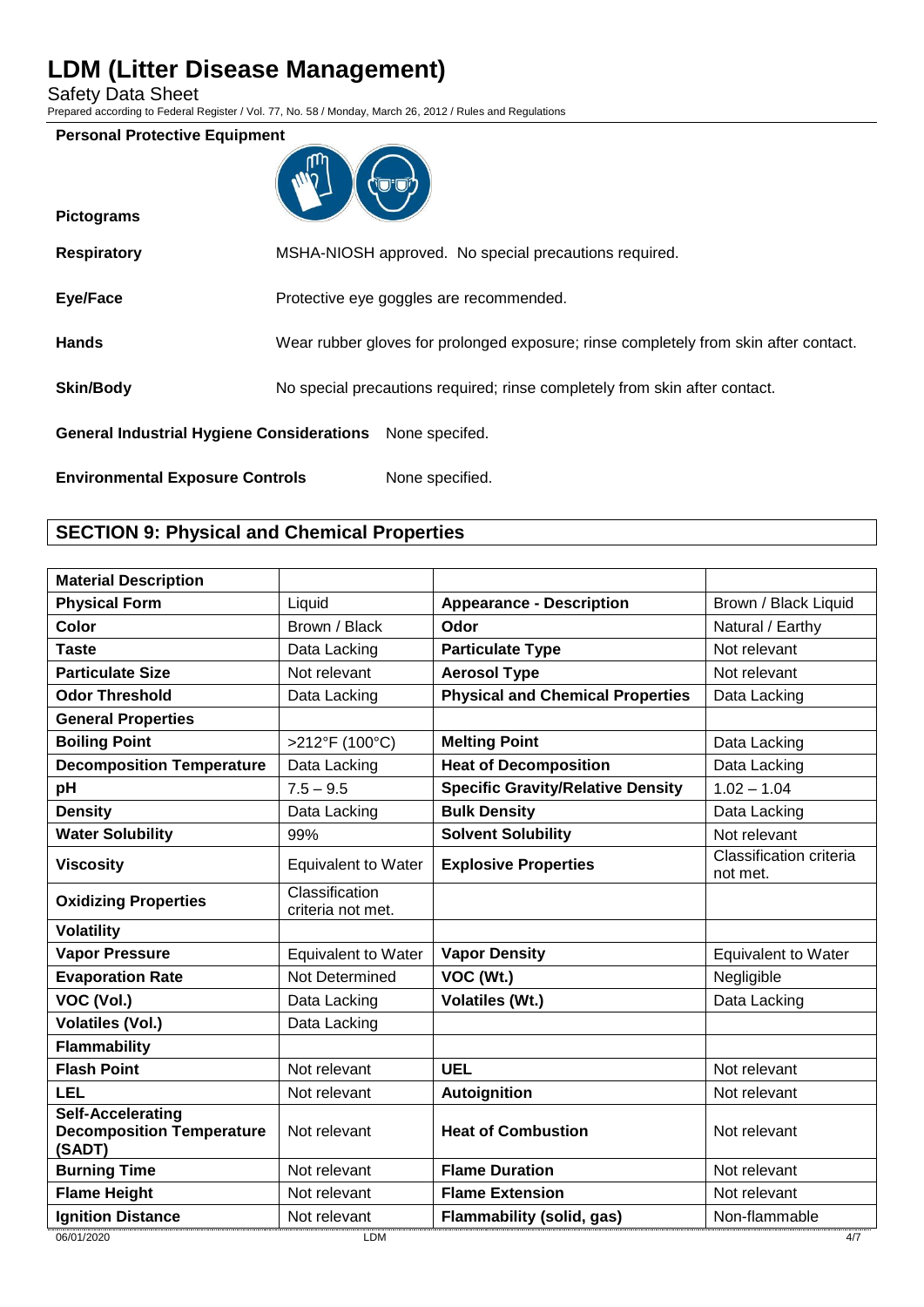Safety Data Sheet

Prepared according to Federal Register / Vol. 77, No. 58 / Monday, March 26, 2012 / Rules and Regulations

| <b>Environmental</b>                                   |              |                                                      |              |
|--------------------------------------------------------|--------------|------------------------------------------------------|--------------|
| Half-Life                                              | Data Lacking | <b>Octanol/Water Partition</b><br><b>Coefficient</b> | Data Lacking |
| <b>Coefficient of Water/Oil</b><br><b>Distribution</b> | Data Lacking | <b>Bioaccumulation Factor</b>                        | Data Lacking |
| <b>Bioconcentration Factor</b>                         | Data Lacking | <b>Biochemical Oxygen Demand</b><br><b>BOD/BOD5</b>  | Data Lacking |
| <b>Chemical Oxygen Demand</b>                          | Data Lacking | <b>Persistence</b>                                   | Data Lacking |
| <b>Degredation</b>                                     | Data Lacking |                                                      |              |

# **SECTION 10: Stability and Reactivity**

| <b>Reactivity</b>                         | No dangerous reaction known under conditions of normal use. |
|-------------------------------------------|-------------------------------------------------------------|
| <b>Chemical Stability</b>                 | Stable under normal temperatures and pressures.             |
| <b>Possibility of Hazardous Reactions</b> | None known.                                                 |
| <b>Conditions to Avoid</b>                | None known.                                                 |
| <b>Incompatible Materials</b>             | Strong oxidizing agents, alkalis.                           |
| <b>Hazardous Decomposition Products</b>   | Carbon oxides (CO, CO2). Sulfur oxides.                     |

# **SECTION 11: Toxicological Information**

#### **Information of Toxicological Effects**

| <b>GHS Properties</b>                | <b>Classification</b> |                                 |
|--------------------------------------|-----------------------|---------------------------------|
| <b>Acute Toxicity</b>                | <b>OSHA HCS 2012</b>  | Classification criteria not met |
| <b>Aspiration Hazard</b>             | <b>OSHA HCS 2012</b>  | Classification criteria not met |
| Carcinogenicity                      | <b>OSHA HCS 2012</b>  | Classification criteria not met |
| <b>Germ Cell Mutagenicity</b>        | <b>OSHA HCS 2012</b>  | Classification criteria not met |
| <b>Respiratory Sensitization</b>     | <b>OSHA HCS 2012</b>  | Mild Irritant                   |
| <b>Serious Eye Damage/Irritation</b> | <b>OSHA HCS 2012</b>  | Mild Irritant                   |
| <b>Skin Corrosion/Irritation</b>     | <b>OSHA HCS 2012</b>  | Classification criteria not met |
| <b>Skin Sensitization</b>            | <b>OSHA HCS 2012</b>  | Mild Irritant                   |
| <b>STOT-RE</b>                       | <b>OSHA HCS 2012</b>  | Classification criteria not met |
| STOT-SE                              | <b>OSHA HCS 2012</b>  | Classification criteria not met |
| <b>Toxicity for Reproduction</b>     | <b>OSHA HCS 2012</b>  | Classification criteria not met |

**Target Organs** None.

### **Route(s) of Entry/Exposure**

### **Potential Health Effects**

#### **Inhalation**

Acute (Immediate) May cause respiratory irritation. Chronic (Delayed) No data available.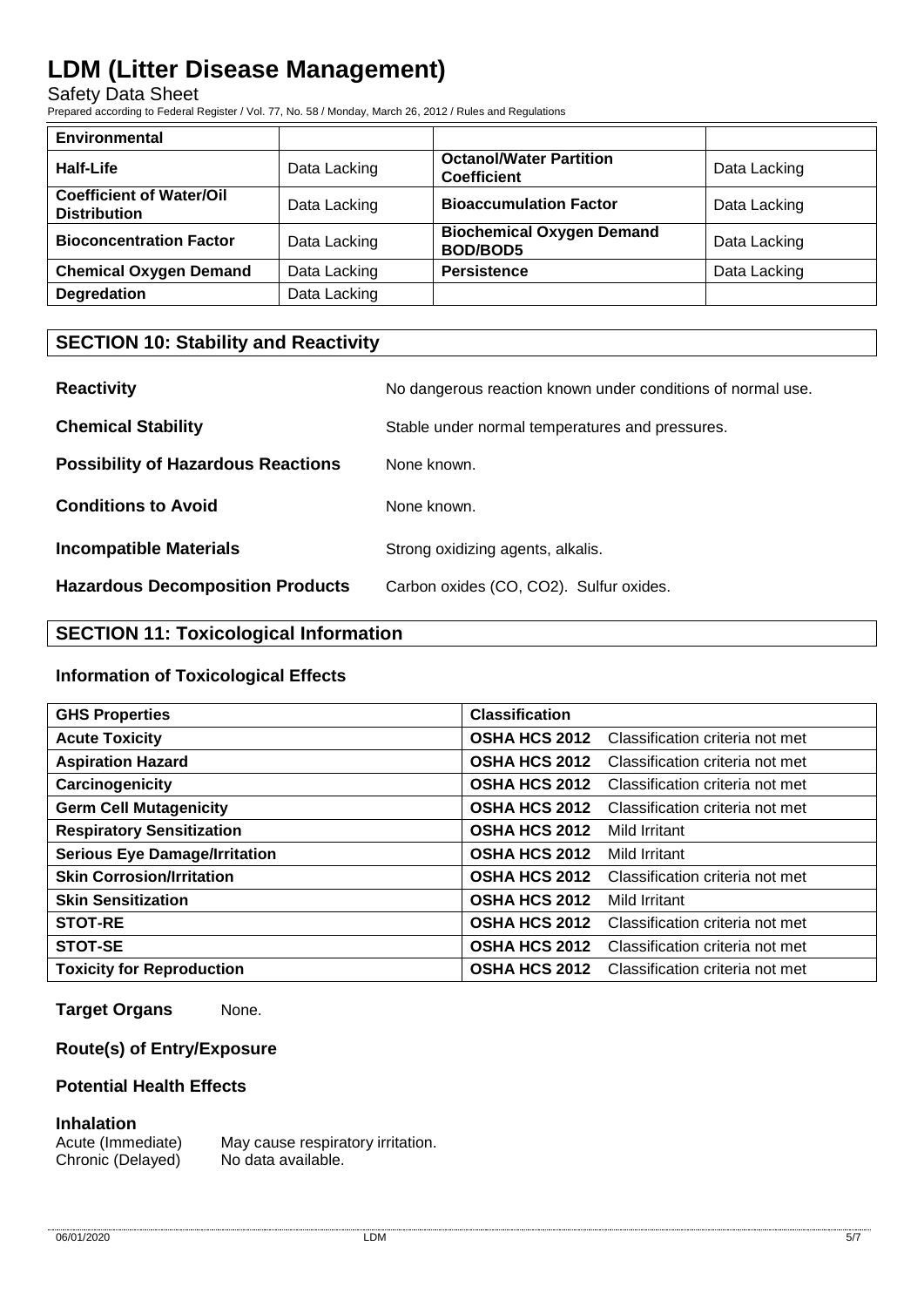Safety Data Sheet

Prepared according to Federal Register / Vol. 77, No. 58 / Monday, March 26, 2012 / Rules and Regulations

#### **Skin**

| Acute (Immediate)<br>May cause skin irritation. |  |
|-------------------------------------------------|--|
| Chronic (Delayed)<br>No data available.         |  |

#### **Eye**

Acute (Immediate) Direct contact with the eyes is likely to be irritating.<br>Chronic (Delayed) No data available. Chronic (Delayed)

#### **Ingestion**

Acute (Immediate) May cause gastrointestinal irritation.<br>Chronic (Delaved) No data available. Chronic (Delayed)

# **SECTION 12: Ecological information**

| <b>Toxicity</b>                      | Material data lacking.                                                              |
|--------------------------------------|-------------------------------------------------------------------------------------|
| <b>Persistence and Degradability</b> | Material data lacking.                                                              |
| <b>Bioaccumulative Potential</b>     | Material data lacking.                                                              |
| <b>Mobility in Soil</b>              | Material data lacking.                                                              |
| <b>Other Adverse Effects</b>         | No studies have been found.                                                         |
| <b>Other Information</b>             | No data is available on the adverse effects of this material on the<br>environment. |

### **SECTION 13: Disposal Considerations**

#### **Waste Treatment Methods**

- **Product Waste** Dispose of content in accordance with local, regional, national, and/or international regulations.
- **Packaging Waste** Dispose of container in accordance with local, regional, national, and/or international regulations.

### **SECTION 14: Transport Information**

|                  | <b>14.1 UN</b><br><b>Number</b> | <b>14.2 UN</b><br><b>Proper Shipping</b><br><b>Name</b> | 14.3<br><b>Transport Hazard</b><br>Class(es) | 14.4 Packing<br>Group | 14.5<br><b>Environmental</b><br><b>Hazards</b> |
|------------------|---------------------------------|---------------------------------------------------------|----------------------------------------------|-----------------------|------------------------------------------------|
| <b>DOT</b>       | Not applicable                  | $(N.O.I.)$ Non<br>Hazardous                             | Not applicable                               | Not applicable        | Not applicable                                 |
| <b>TDG</b>       | Not applicable                  | Not applicable                                          | Not applicable                               | Not applicable        | Not applicable                                 |
| <b>IMO/IMDG</b>  | Not applicable                  | Not applicable                                          | Not applicable                               | Not applicable        | Not applicable                                 |
| <b>IATA/ICAO</b> | Not applicable                  | Not applicable                                          | Not applicable                               | Not applicable        | Not applicable                                 |

**Special Precautions for User** None specified.

### **Transport in Bulk According to**

#### **Annex II of MARPOL 73/78**